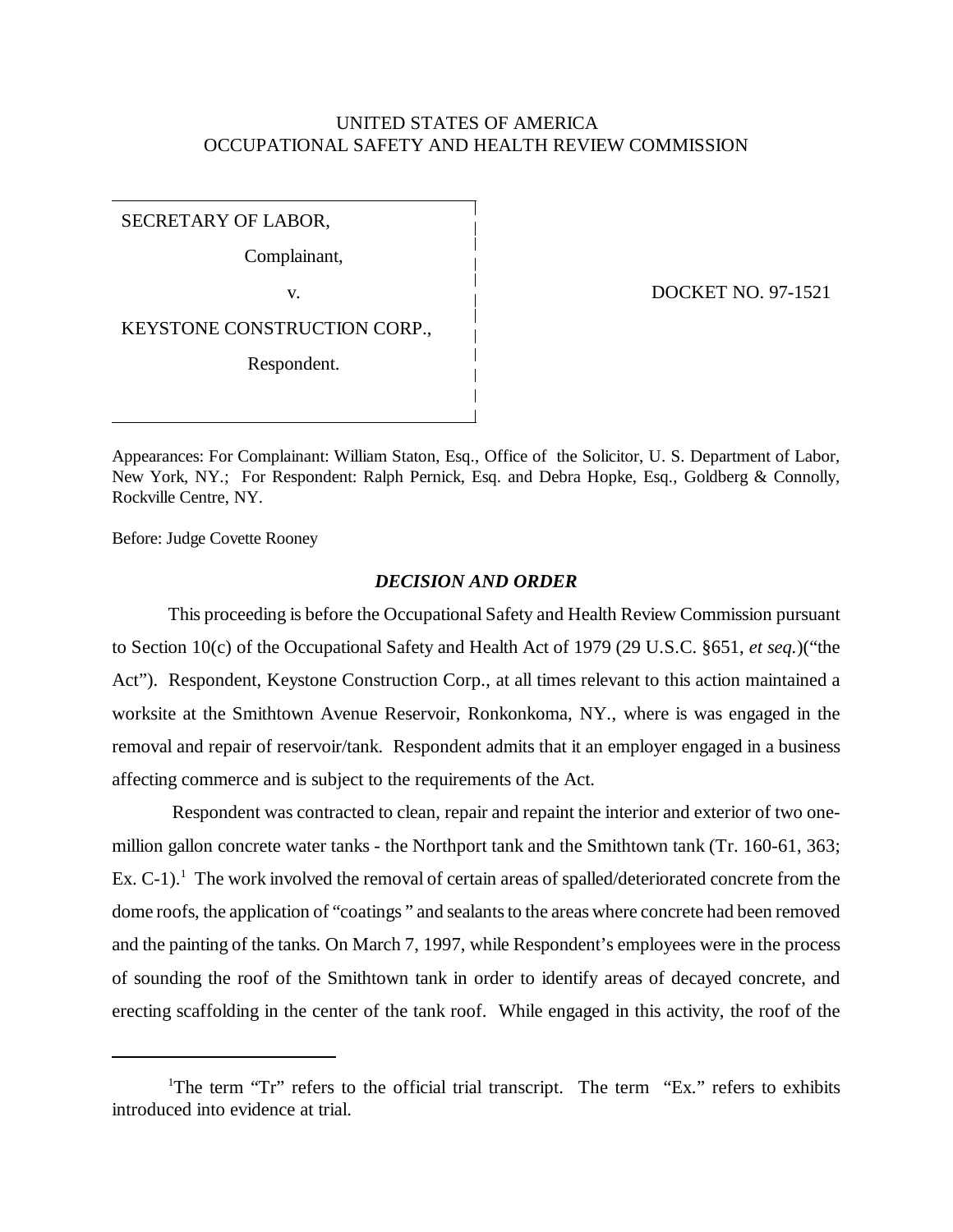Smithtown tank collapsed, causing the foreman and two employees to fall 35 feet to the floor of the concrete tank (Tr. 26, 122-23). In response to notification of an accident, OSHA Compliance Safety and Health Officer ("CO") Norm Sebbesse commenced an investigation on March 7, 1997. As a result of this inspection, August 5, 1997, Respondent was issued a serious citation alleging a violation of 29 C.F.R. §1926.501(a)(2)<sup>2</sup> or in the alternative Section 5(a)(1) of the Act, with a proposed penalty of \$4,200.00. By timely Notice of Contest Respondent brought this proceeding before the Review Commission. The contested violation was the subject of the hearing held before the undersigned. The hearing was held in New York City, New York on June 23-24 and September 9,1998. Counsel for the parties have submitted post hearing briefs and this matter is ready for disposition.

#### **The Accident**

The two employees who were involved in the accident testified about their observations of the roof of the Smithtown tank. Walter Fernandez testified that a couple of days prior to the accident, he had observed that there were more holes in the roof of the Smithtown tank than there had been in the just completed Northport tank. He believed that there were more than 10 holes in the roof of the Smithtown tank . He could not recall how large the holes were, but testified that in certain areas he could see exposed wire mesh (Tr. 106-07). On day of accident, he received orders from the foreman, Loukas Papadopoulos to take materials to the tank. Loukas had informed him that they were going to put the roof scaffolding up in the same position as they did the Northport tank (Tr. 107, 110). He testified that after lunch he was told to hit the cement with a hammer where it was in bad condition so that it could be corrected (Tr.108). He started hammering at various previously marked locations in the center and east side of the roof (Tr. 110-112; Ex. C-8). He stated that once he removed the concrete, he could see through the roof. The largest hole was about 2 feet by 2 feet, and another was 1 by 3 ½feet. Another employee, Mr. Urbina also worked on holes in other areas on the roof (Tr. 115-17). Mr. Urbina informed Mr. Fernandez that he felt something move after

 $2^{2}$  29 C.F.R. §1926.501(a)(2)

The employer shall determine if the walking/working surfaces on which its employees are to work have the strength and structural integrity to support employees safely. Employees shall be allowed to work on those surfaces only when the surfaces have the requisite strength and structural integrity.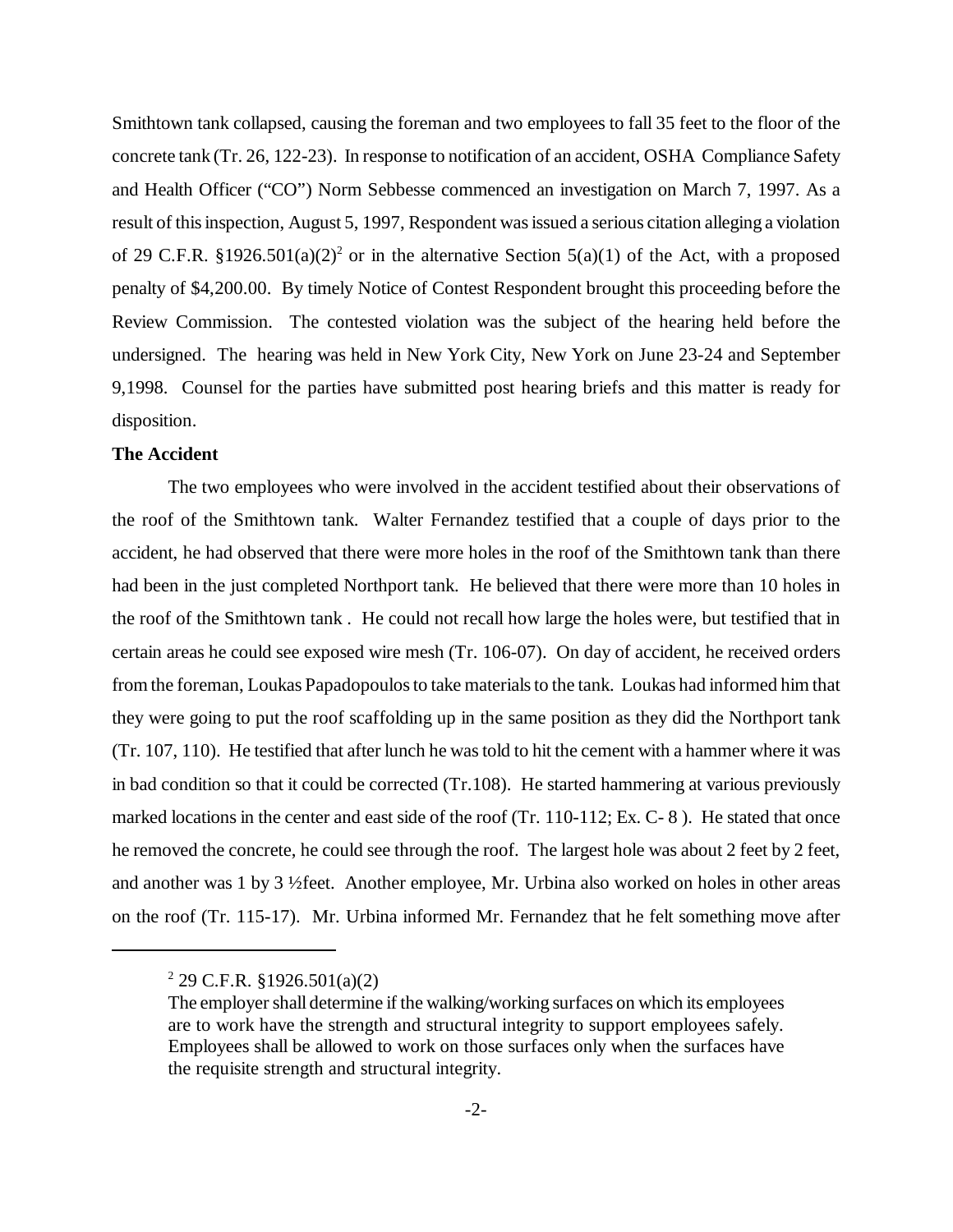having hit a hole, and went to tell Loukas. As Loukas and Urbina attempted to level out the center scaffolding in order to secure the scaffolding the fall occurred (Tr.119, 121-23). Mr. Fernandez testified that they did not use lifelines or harnesses to protect against falls while on the tank (Tr. 125). As a result of his fall he was hospitalized (Tr. 126). Nativo Urbina testified that he had broken up concrete in three areas that day (Tr. 133). These areas measured approximately 2 feet by 1 foot, 3 feet by 2 feet, and 4 feet by 5 feet. He also testified that in addition to the holes he made, there were holes all over the roof. He also stated that there were more holes in the roof of the Smithtown tank than the Northport tank - where he did not observe very many holes. He testified that some holes revealed exposed wire (Tr. 135-39). As they were adjusting the legs of the scaffold, he heard something and saw a large crack (Tr. 140). The fall occurred shortly thereafter.

#### **Background**

Respondent was awarded a contract with Suffolk County Water Authority for the rehabilitation of two dome-roof, prestressed concrete water tanks or reservoirs (Tr. 160, 365). Although the tanks had the same water capacity and were of the same type of construction, there were differences between the two tanks. The first tank where Respondent's employees performed these tasks- the Northport Avenue Reservoir - was 96 feet in diameter and was situated above grade (Tr. 220). The second tank - the Smithtown Avenue Tank - was 107 feet in diameter, 35 feet in height with only three feet of the tank exposed above grade (Tr. 179, 220). The area of the dome roof on the Smithtown tank was 40% larger (Tr. 288).

In preparation for the bidding process for the rehabilitation projects, Suffolk County Water Authority ("SCWA") hired an engineering firm, Tank Industry Consultants ("TIC") to evaluate the project. In preparation of the contract, the firm prepared pre-bid inspection reports of the tanks and developed the contract specifications. Once the contract was executed, TIC conducted the preconstruction meeting and provided a Field Technician onsite during the actual repair work (Tr. 23, 365-67, 377; Exs. C-10, C-11, C-12, C-13, C-24). The contract required the contractor to erect a containment system over each tank during the rehabilitation work to prevent the migration of blasting agents and paint to the surrounding atmosphere (Tr. 58, 164,174). Respondent's Project Manager, Sigmund Jordan, developed its system. The containment system consisted of scaffolding, OSHA approved planking, cables and tarps. As part of the bidding process, Respondent submitted this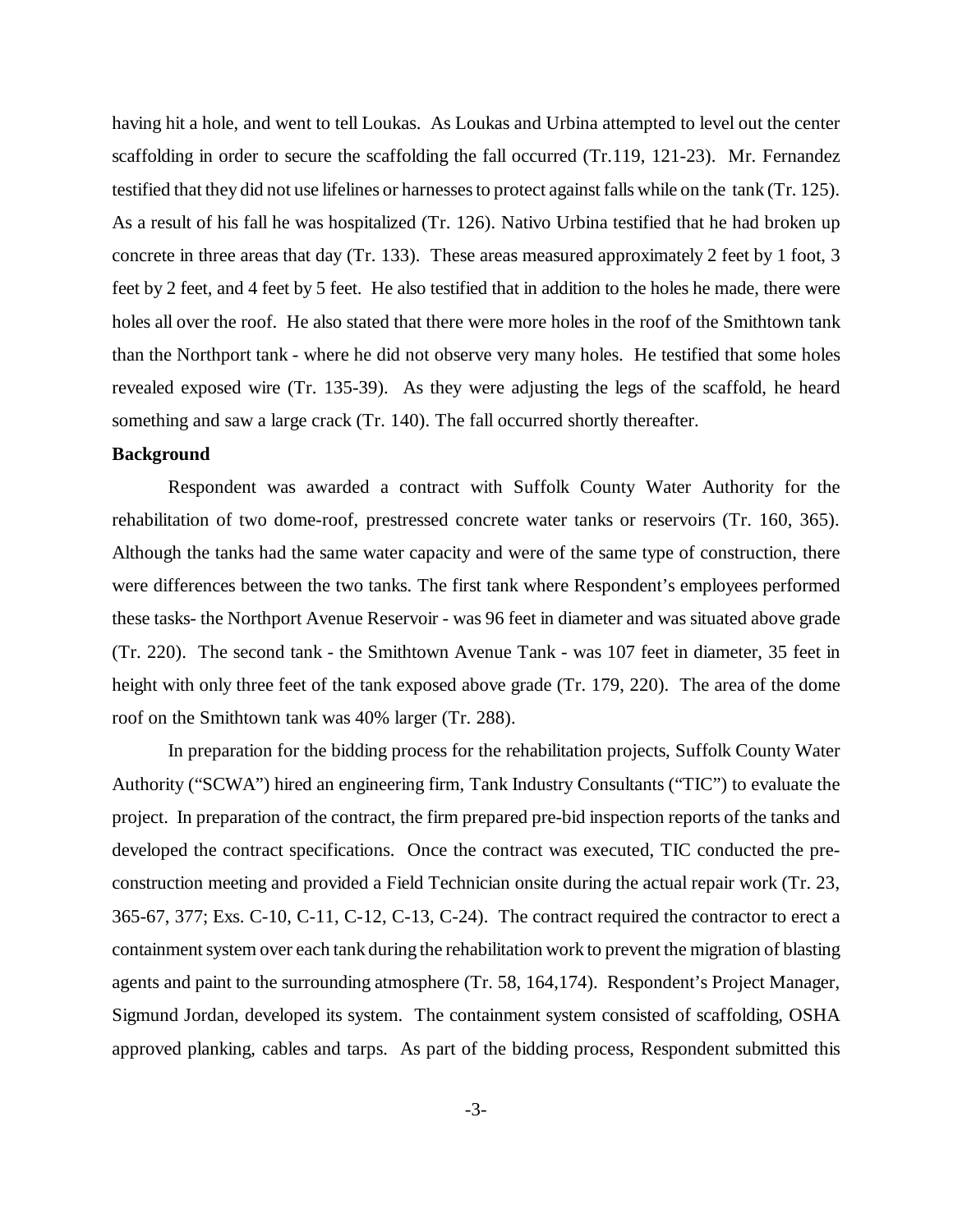containment plan along with drawings. Mr. Jordan testified that he developed the containment system for both tanks (T.164, 196; Ex. C-9, Northport plan). The plan was approved with some modifications by TIC(Tr. 165-68). The contract contained several provisions which pertain to the loads imposed upon the tank by the containment system and the contractor's responsibility for maintaining these loads. The contract requirements as set forth in Ex. C-1, pages SR-3, DTS-9 and DTS-13 provide:

7.11 The provisions of the Federal Occupational Safety and Health Administration's (OSHA) "Occupational Safety and Health Standards" and "Safety and Health Regulations for Construction" shall be observed.. . .

23. Safety and Health: . . . The CONTRACTOR shall comply with . . . all health and safety regulations and requirements of Federal OSHA specifically OSHA standard for construction Industry. . . All rigging attachments present on the tank shall be carefully evaluated by the CONTRACTOR immediately prior to use for the type and magnitude of loads which CONTRACTOR intends to impose on them.

. . .

34. Containing Cleaning Debris and Overspray: . . . The enclosure will place additional loads on the tank which the tank was not originally designed for. The CONTRACTOR shall reinforce the tank as necessary to assure no damage occurs to the tank. . . Neither the ENGINEER or the OWNER assume any responsibility for the structural integrity of the tank to support the enclosure system. . . Review of the enclosure system for containing the cleaning debris and overspray shall not warrant the structural integrity of the enclosure system and shall not warrant the structural integrity of the tank to support the enclosure system.

Mr. Jordan testified that he was involved in the bidding process for the subject contract. He was the estimator for the process, he obtained the contract documents, evaluated them and established the price to undertake the project. He testified that the Northport job began in early 1997. His first visit to the site was in December to attend a preconstruction meeting. At that time he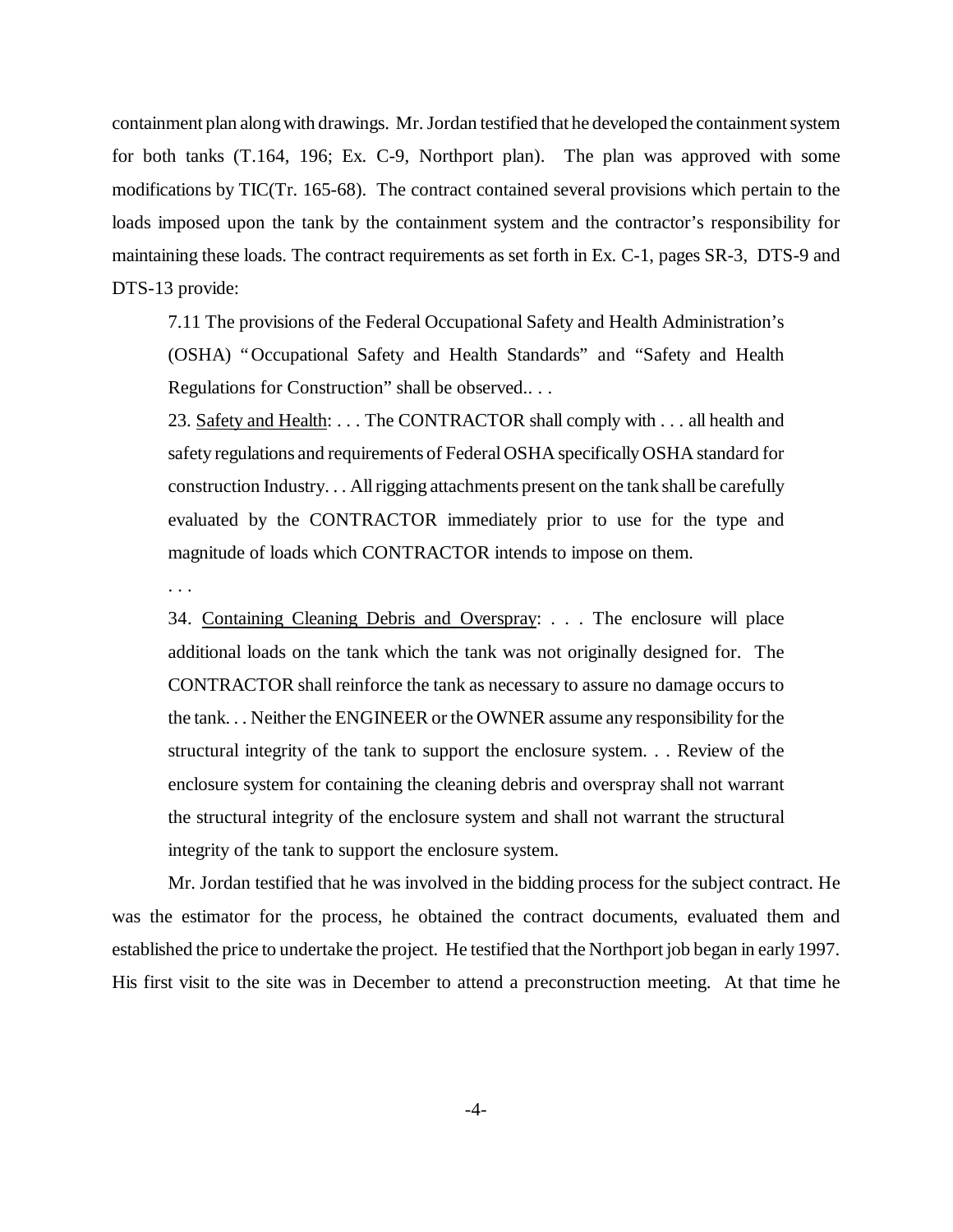inspected the Northport tank. He testified that it looked good, and had some delamination.<sup>3</sup> He did not notice any full- depth spalling in the roof of the Northport tank (Tr. 161-63). He testified that his employees created full-depth spalling or holes in the roof during their course of work (Tr. 171). He recalled that 3 to 5 full-depth areas had been created - the largest was about 10 feet by 15 feet. The containment system was installed according to the plan, and the remainder of job took place without incident.

Mr. Jordan acknowledged that the Smithtown tank also required a containment system. He did not develop a separate plan for the Smithtown tank (Tr. 174-75). Mr. Jordan also acknowledged that prior to preparing the bid for the Smithtown tank, he did not visit the site. He testified that about a week before they started work on the tank he visited the site. At that time he remained on the outside of a chain link fence, some 40 to 50 yards away. He viewed the tank to determine if they needed to make any adjustments to their "game plan"- method and sequence of construction. He was not able to view the entire roof of the tank. Prior to the accident, he never had the opportunity to get any closer to the tank (Tr. 175-77). However, he testified that Foreman Loukas, and the Superintendent George Kokinakis had inspected the roof about a month prior to the start of work and informed him that the tank was the same as the first tank except it was below grade. There was no discussion about any spalling on the roof (Tr. 178-79). However, he testified that several days prior to the accident, he received notification from the Foreman that they would have to perform more full-depth repair than they did at the Northport tank - he did not specify how much more repair had to be done (Tr. 207). The Smithtown contract contained an estimate of 10 feet full-depth spall roof repair (Tr. 187, 206-07; Ex. C-1, p. BF-15). Mr. Jordan testified that he never made a determination as to where the 10 square feet of full-depth spall repair was located and never determined how much more full-depth repair was required (Tr. 187).

Joseph McCarthy, the Field Technician for TIC for the Smithtown tank testified that he had visited the jobsite on March 6, 1996. He and the former technician for the job site walked around the job so that he could familiarize himself with the job site. He observed that there were areas of spalled

<sup>&</sup>lt;sup>3</sup> Mr. Jordan explained the term "delamination" meant decomposed concrete, concrete which could not sustain the strength that it was designed for, He explained that "spalling" is a delamination of concrete usually caused by the infiltration of water (Tr. 159).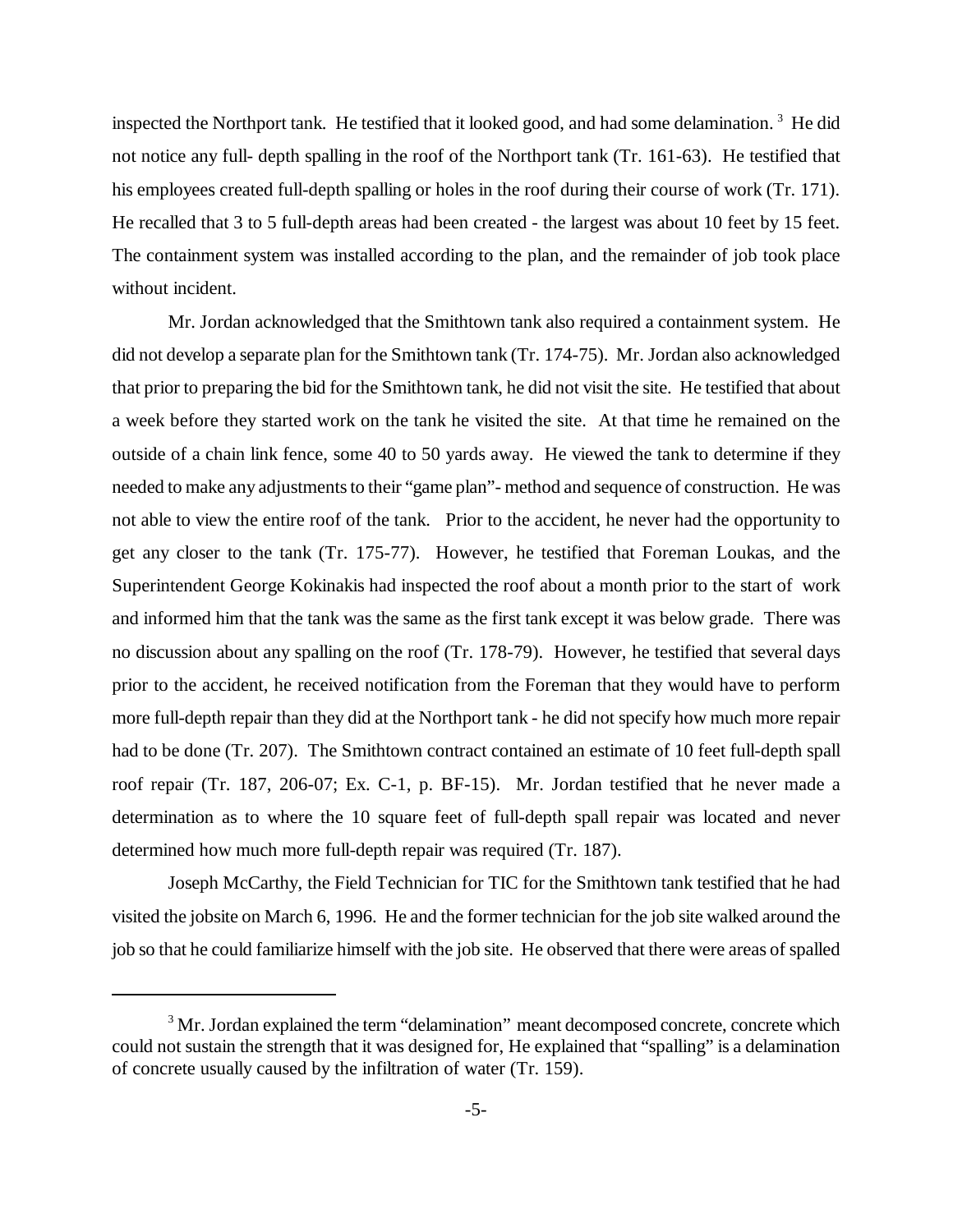concrete in the roof, and in one area a hole had been made so that you see into the tank. He recalled that there were also other holes which permitted one to see inside the tank (Tr. 27-28). The holes ranged in size from one inch in diameter to 5-6 inches in diameter. He also observed that when viewing the floor on the inside of the tank, one could see the holes. He recalled two areas where the reinforcing mesh could be seen from the inside and outside (Tr. 29). He further testified that on March 7, he observed Respondent's employees removing spalled concrete. He observed that the employee had removed an area of spalled concrete which measured 36 inches wide and 15 to 20 feet long (Tr. 44-47).

### **Secretary's Burden of Proof**

The Secretary has the burden of proving his case by a preponderance of the evidence. In order to establish a violation of an occupational safety or health standard, the Secretary has the burden of proving: (a) the applicability of the cited standard, (b) the employer's noncompliance with the standard's terms, (c) employee access to the violative conditions, and (d) the employer's actual or constructive knowledge of the violation (the employer either knew or with the exercise of reasonable diligence could have known, of the violative conditions). *Atlantic Battery Co.,* 16 BNA OSHC 2131, 2138 (No. 90-1747, 1994). To satisfy the element of knowledge, the Complainant must prove that a cited employer either knew, or with the exercise of reasonable diligence could have known of the presence of the violative condition. *Seibel Modern Manufacturing & Welding Corp.*, 15 BNA OSHC 1218, 1221 (No. 88-821, 1991); *Consolidated Freightways Corp.*, 15 BNA OSHC 1317, 1320-1321 (No. 86-351, 1991). "Because corporate employers can only obtain knowledge through their agents, the actions and knowledge of supervisory personnel are generally imputed to their employers, and the Secretary can make a prima facie showing of knowledge by proving that a supervisory employee knew of or was responsible for the violation." *Todd Shipyards Corporation*, 11 BNA OSHC 2177, 2179 (No. 77-1598, 1984). *See also Dun Par Engineered Form Co.*, 12 BNA OSHC 1962 (No. 82- 928, 1986)(the actual or constructive knowledge of an employer's foreman can be imputed to the employer). In *Pride Oil Well Service,* 15 BNA OSHC 1809 (No. 87-692, 1992), the Review Commission set forth criteria to be considered when evaluating reasonable diligence.

Reasonable diligence involves several factors, including an employer's "obligation to inspect the work area, to anticipate hazards to which employees may be exposed, and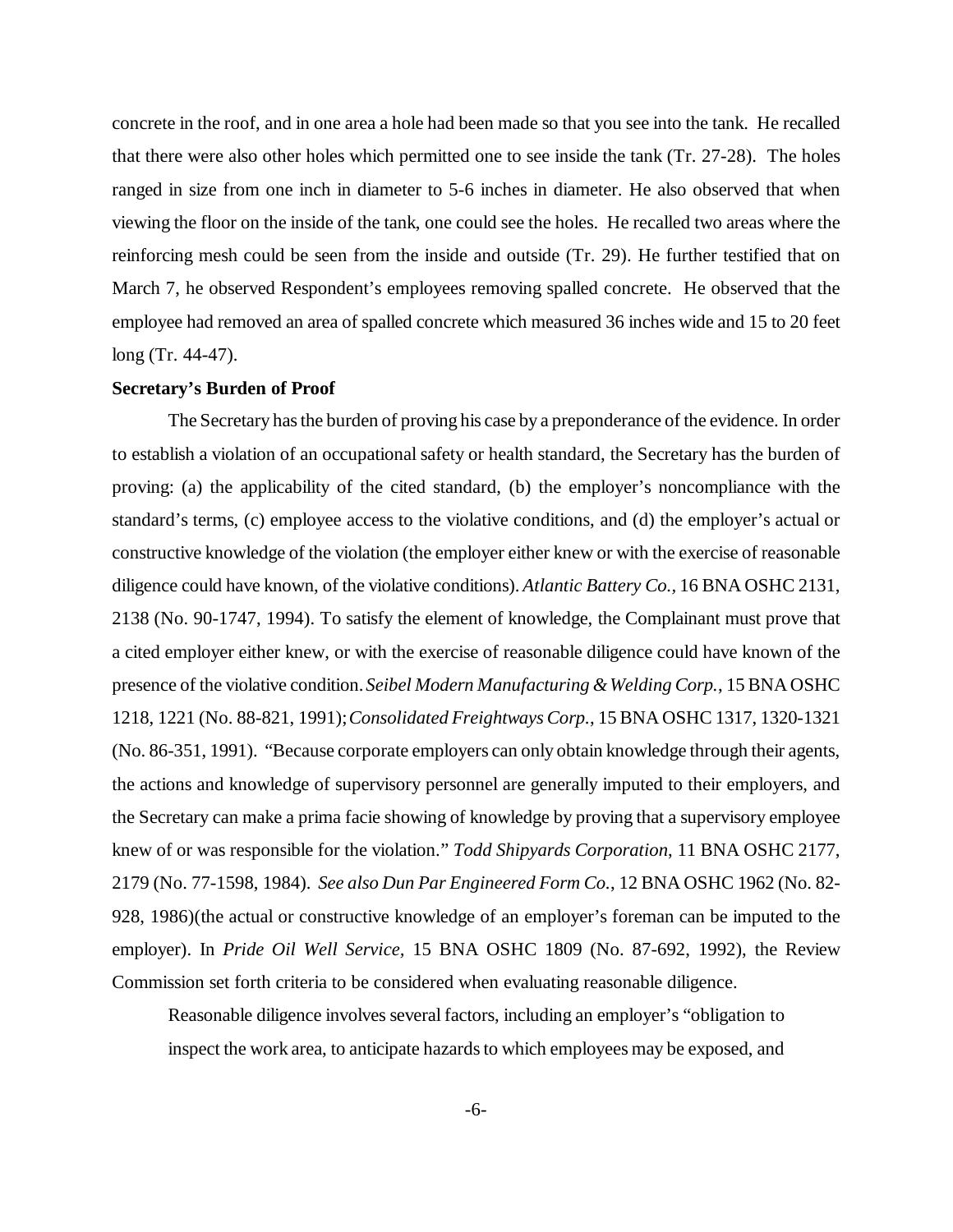to take measures to prevent the occurrence." *Frank Swidzinski Co*., 9 BNA OSHC 1230, 1233 (No. 76-4627, 1981) . . . Other factors indicative of reasonable diligence include adequate supervision of employees, and the formulation and implementation of adequate training programs and work rules to ensure that work is safe. (citations omitted).

#### *Id.* at 1814.

#### **The Violation**

The fall protection standards found at Subpart M - §1926.500 *et al* direct employers to design and develop systems and procedures to prevent employees from falling, off, onto, or through working levels. 59 Fed. Reg. 40672 (1994). The subject standard imposes an obligation on employers to assess the workplace to determine if the walking or working surfaces on which employees are to work have the strength and integrity to safely support workers. Employees are not to permitted to work on those surfaces until it has been determined that the surfaces have the requisite strength and integrity to support the workers.A walking/working surface is defined at §1926.500(b) as any surface on which employees walk or work including floors and form work. There is no dispute that the roof of the Smithtown tank was a walking/working surface within the meaning of the standard, and thus, the cited standard is applicable. The issue presented is whether or not Respondent assessed the roof to determine if the walking or working surfaces on which employees were required to set up scaffolding and perform full-depth spalling had the strength and integrity to safely support workers.

The undersigned finds that the standard as well as the contract between Respondent and Suffolk imposed upon Respondent an obligation to ensure that the required containment system had the strength and integrity to safely support Respondent's workers. The record establishes that an additional load was to be imposed upon the working surface of the tank. The record also reveals that there were holes in the working surface which would affect the integrity and strength of the working surface upon which the containment system was installed. Mr. Jordan testified that at the time the work began on the Smithtown, he had not developed a separate containment plan nor had he personally inspected the roof of the Smithtown tank (Tr. 176). He acknowledged that during the bidding process, he had made a determination as to the load that would be imposed on the roof by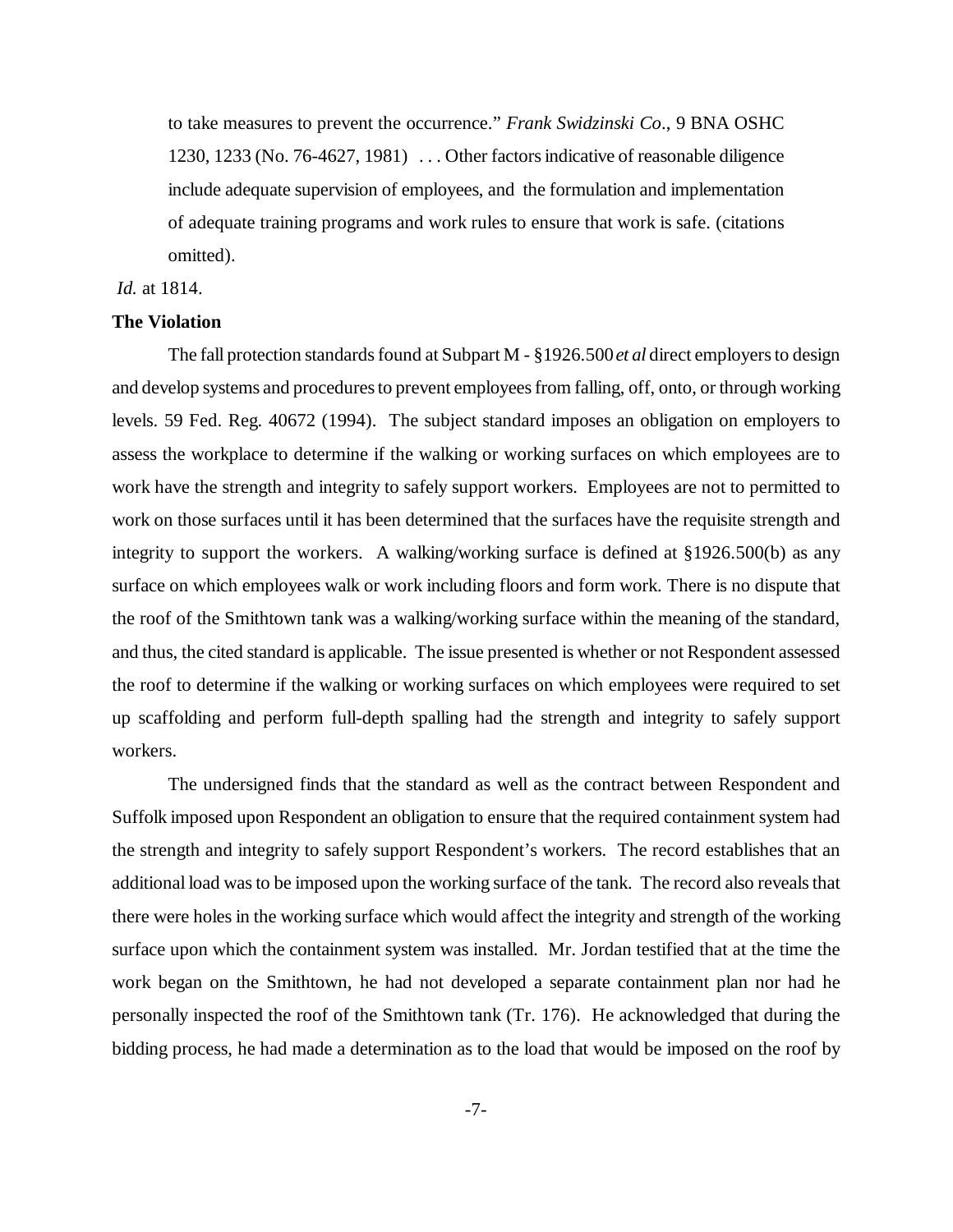the containment system. He testified that he determined the load to be imposed upon the roof by the containment system by calculating the "weight of each employee, the weight of the scaffolding system, [and] the weight of the rope"(Tr. 193). He did not write down these calculations. In responding to the question of how he determined that the roof could support the load he had calculated, he testified that he knew what the "codes" required, and evaluated what the loads were imposing on per square foot as opposed to what the structure could take. However, he stated that he did not know whether the roof could take it or not, and he could not recall what his calculations indicated.<sup>4</sup> Furthermore, he acknowledged that he did not discuss with anyone outside of Respondent, the loads that would be imposed upon the roof. He further testified that he was knowledgeable of the fact that Respondent's employees would create holes in the roof surface during the course of their work. He acknowledged that with respect to this factor, he made no determination as to how that activity would affect the structural integrity of the roof surface (Tr. 193, 195-96). The undersigned, assuming Mr. Jordan did make certain calculations, finds that in view of his testimony, the alleged calculations he made at the time the contract was entered into, do not meet the criteria set forth in the standard. His testimony establishes that these alleged calculations did not take into consideration the actual condition of the walking/working surface which employees worked upon on March 7, 1996. The record undisputedly establishes that there were holes in the roof at the time the employees commenced work, and additional openings were created as they worked. Mr. Jordan acknowledged that he only knew what the roof could have taken based on what he had available at the time he prepared the contract. He did not know what the roof was capable of taking at the time of the accident. He made no determination of how the openings affected the strength and structural integrity of the roof . The fact that the roof collapsed is a clear indication that the roof was not capable of supporting the exposed employees.

The undersigned finds that the record established employer knowledge of the violation. The Respondent had actual knowledge and could have known of the cited condition with the exercise of reasonable knowledge. The contract - the terms of which Mr. Jordan admitted that he was fully aware placed Respondent on notice that approval of the containment system under the contract did

<sup>4</sup> See Attached Appendix A Tr. 193-95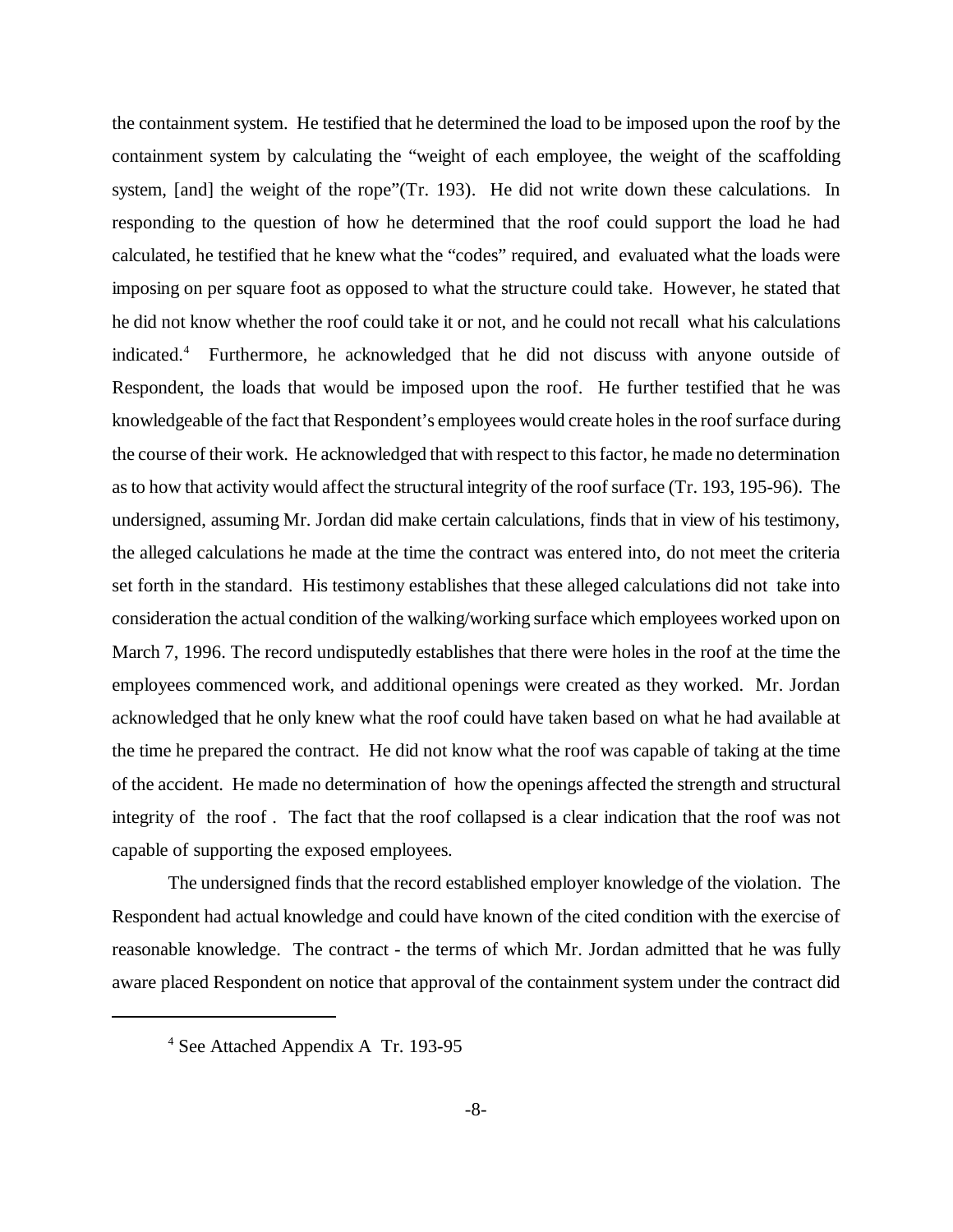not warrant the structural integrity of the tank to support the system (Tr. 174). Mr. Jordan also admitted that he knew that Respondent's employees would be creating holes, and had observed the creation of holes or full-depth spalling in the first tank (Tr.171, 185, 187, 195-96). He knew that Respondent was responsible for the safety of its employees by the terms of the contract, He was had been informed that his employees were required to do full-depth spalling during the course of their work. He was informed that there were holes in the roof. The testimony of the employees with regard to their observations of the roof establishes that had Respondent exercised reasonable diligence the Respondent would have known that the Smithtown tank contained several holes and was more deteriorated than the Northport tank (Tr. 106, 141). Additionally, the foreman had informed him on March 5 or 6 that the Smithtown tank required more extensive repair work than indicated in the contract. He never inquired how much more repair work had to be done (Tr. 195, 206-07). Without having ever personally observed the condition of the Smithtown roof, he advised the superintendent and foreman to follow the drawings from the first tank. Had he exercised reasonable diligence, he would have anticipated the hazards created by the openings which he had been informed of were present in the roof, and taken steps to ensure that the roof could safely support his employees. He never made any determination as to how that activity would affect the structural integrity of the roof surface in spite of the information which he had been given and which was available to him (Tr. 195). $5$ 

In view of the above, the undersigned finds that Respondent had actual and constructive knowledge of the cited hazard. Mr. Jordan's knowledge is imputed to the Respondent.

# *Classification*

The undersigned finds that this violation was appropriately classified as serious. Section 17(k) of the Act, 29 U.S.C. §666(k), provides that a violation is serious if there is a "substantial probability

<sup>&</sup>lt;sup>5</sup> The Secretary presented the expert testimony of Dr. Theodore Crom, a retired former CEO of Crom Corporation, the largest manufacturer in the country of prestressed concrete tanks. He provided testimony with respect to the types of inspections which an employer in the industry should have performed in order to ensure the strength and structural integrity of the tank (Tr. 283-84, 302). Such evaluation would have started with a thorough visual inspection, followed by sounding the roof with a hammer or the taking of core samples - a task Mr. Jordan admitted familiarity (Tr. 208-11, 215, 283-84).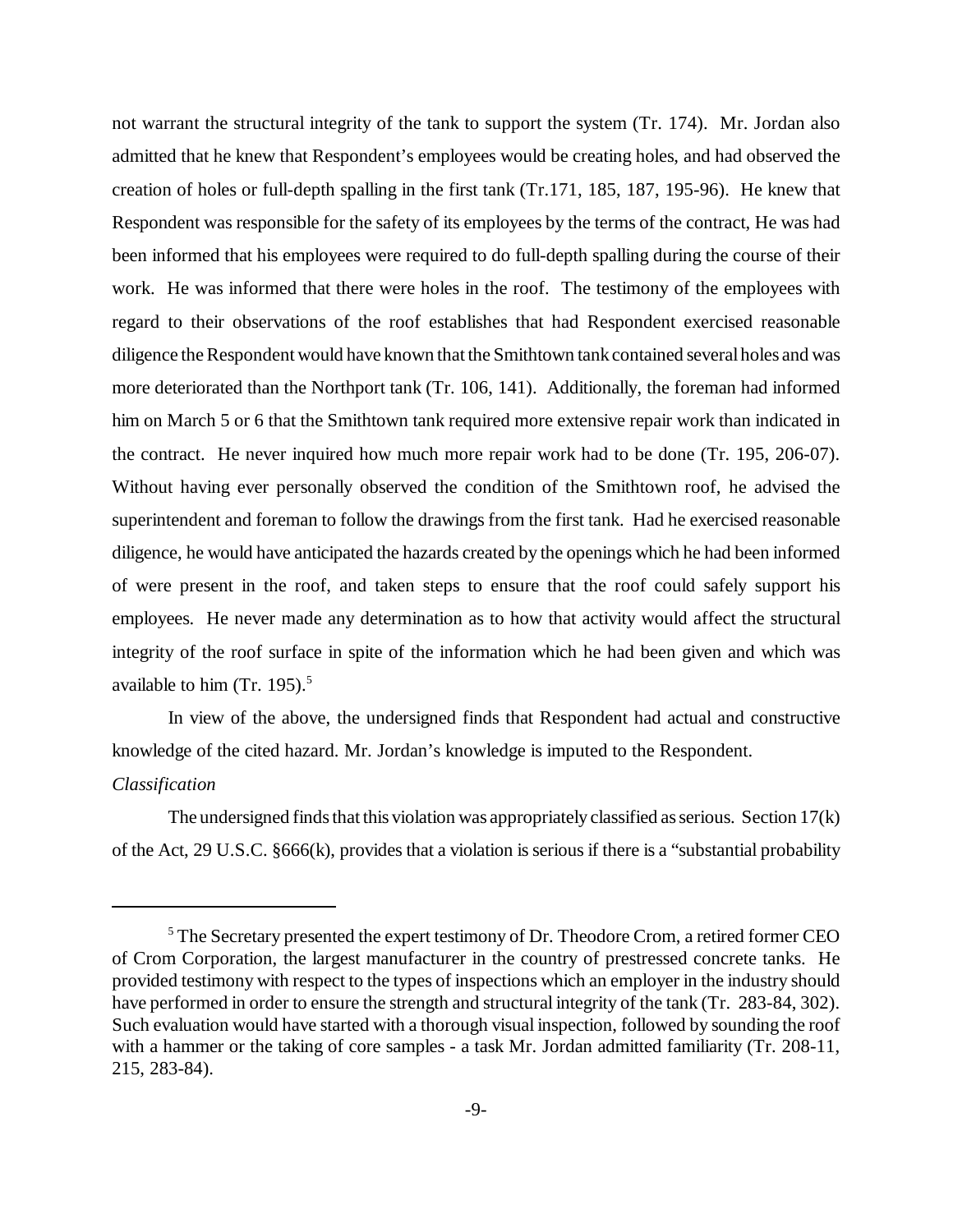that death or serious physical harm could result" from the violation. The undersigned finds that as stipulated by counsel, a fall from 35 feet can cause death or serious injury (Tr. 126).

# *Penalty*

Once a contested case is before the Review Commission, the amount of the penalty proposed by the Complainant in the Citation and Notification of Proposed Penalties is merely a proposal. What constitutes an appropriate penalty is a determination which the Review Commission as the final arbiter of penalties must make. In determining appropriate penalties "due consideration" must be give to the four criteria under Section 17(j) of the Act, 29 U.S.C., §666(j). These "penalty factors" are: the size of the employer's business, the gravity of the violation, the employer's good faith, and its prior history. *J.A. Jones Construction Co.*, 15 BNA OSHC 2201, 2213-14 (No. 87-2059, 1993).

The record reflects that gravity of the violation established a high severity because of the serious nature of expected injuries. The probability was assessed as high because only three employees were involved in the accident. The gravity based penalty was assessed at \$7,000.00 because of the high gravity. A 40% reduction was applied to the penalty because of the Respondent's small size. No reduction was applied for "good faith" because of the high gravity serious violation. No reduction was applied for "history" because a final order existed against the Respondent for at least one serious violation within three years prior to the issuance of the instant citation. *See* Secretary's Post-Trial Brief, Exhibits A and B.<sup>6</sup> Accordingly, a penalty in the amount of \$4,200.00 is appropriate.

#### **Findings of Fact and Conclusions of Law**

All findings of fact and conclusions of law relevant and necessary to a determination of the contested issues have been found specially and appear in the decision above. See Rule 52(a) of the Federal Rules of Civil Procedure.

#### **ORDER**

Based upon the foregoing decision, it is hereby ORDERED that:

<sup>&</sup>lt;sup>6</sup> The undersigned finds that the affidavit of the Assistant Area Director of the Bayside Area Office and accompanying identifying information submitted by the Secretary, establishes that the citation issued on June 2, 1995 for a violation of §1926.152(b)(1) involved the instant employer. Respondent has produced no evidence to rebut this finding.(Tr. 461).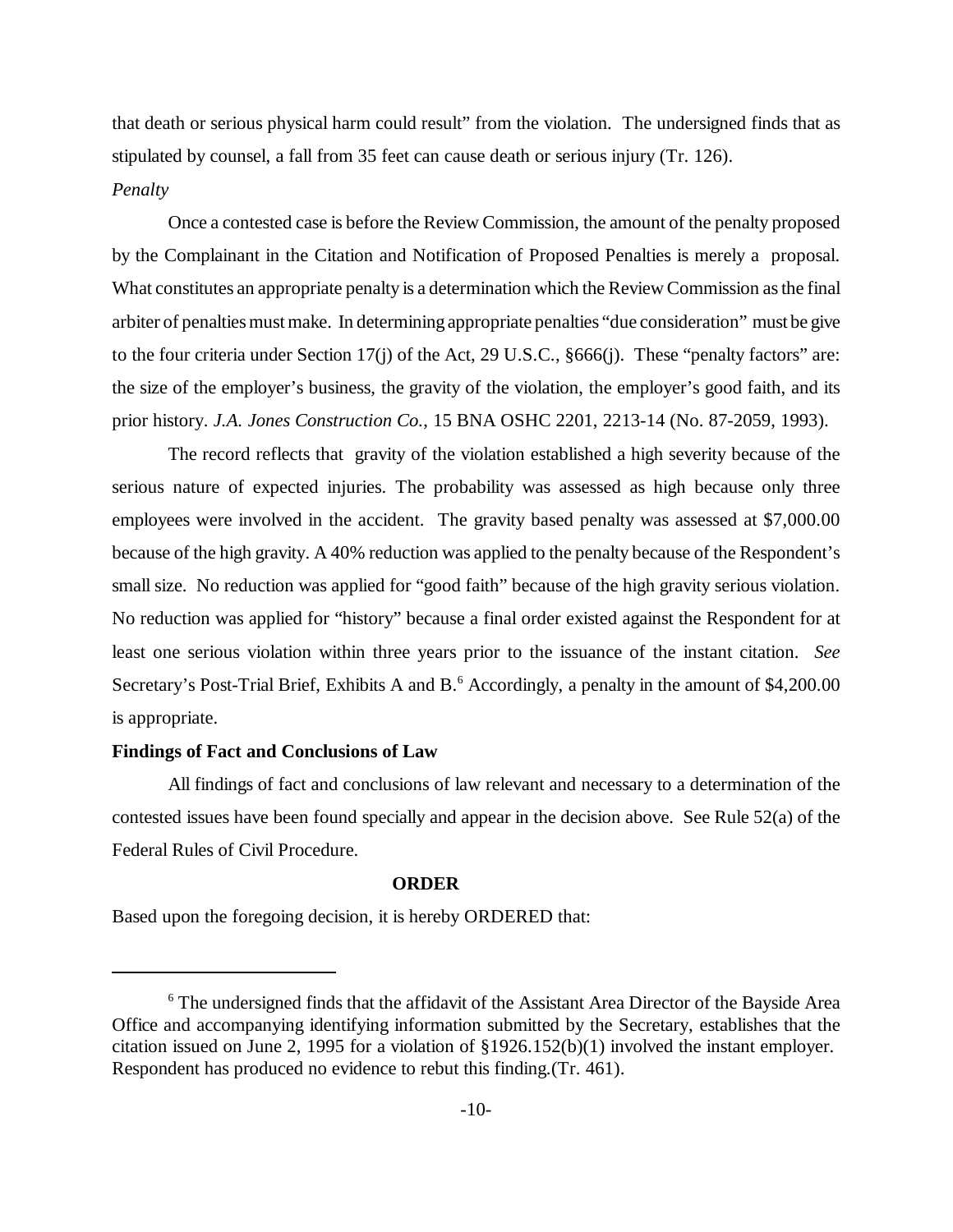Citation 1, Item 1, alleging a serious violation 29 C.F.R. §1926.501(a)(2), is AFFIRMED with a penalty of \$4,200.00. The alternative allegation of a violation of Section 5(a)(1) of the Act is not applicable in view of the instant finding.

> Covette Rooney Judge, OSHRC

Dated:

Washington, D.C.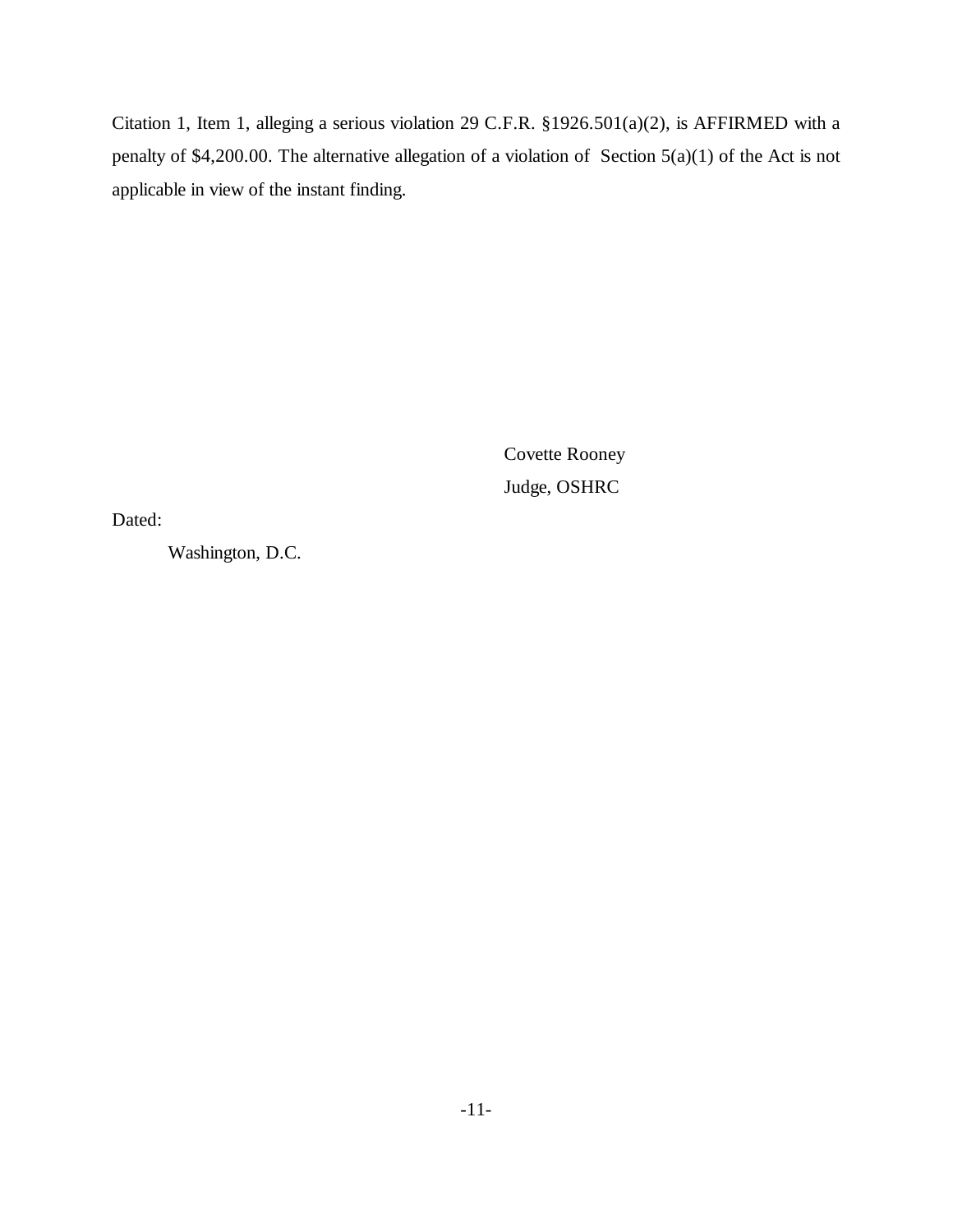# **APPENDIX A**

## By MR. STATON

Q Did you ever make any determination as to the load that would be imposed on the roof by the containment system?

A Yes.

Q And, how did you do that?

A By basic calculations, just by basically taking the weight of each employee, the weight of the scaffolding system, the weight of the rope and see what kind of load I would be imposing on the dome.

Q What load did you come up with?

A I can't remember.

Q You can't remember?

A No.

Q Were these written calculations?

A No, not really.

Q These are calculations you did in your head?

A Well, not in my head, but you have a calculator and you'll go though certain calculations; it's not required or necessary to write it down.

Q So, you never made any written record of this load?

A That's correct.

Q How did you determine that the roof could support the load that you calculated?

A Well, there's certain codes in certain criteria on the roof and around any kind of self supporting structure, so you're basically evaluating what the loads are imposing basically on per square foot as opposed to what the structure can take.

Q Well ...

JUDGE ROONEY: Excuse me, Mr. Staton; Mr. Jordan, the court stenographer is indicating that he's having some problem picking up your voice. So, I'm going to have to ask you to try as best as you can to speak a little bit more clearly and loudly.

THE WITNESS: Okay, I will.